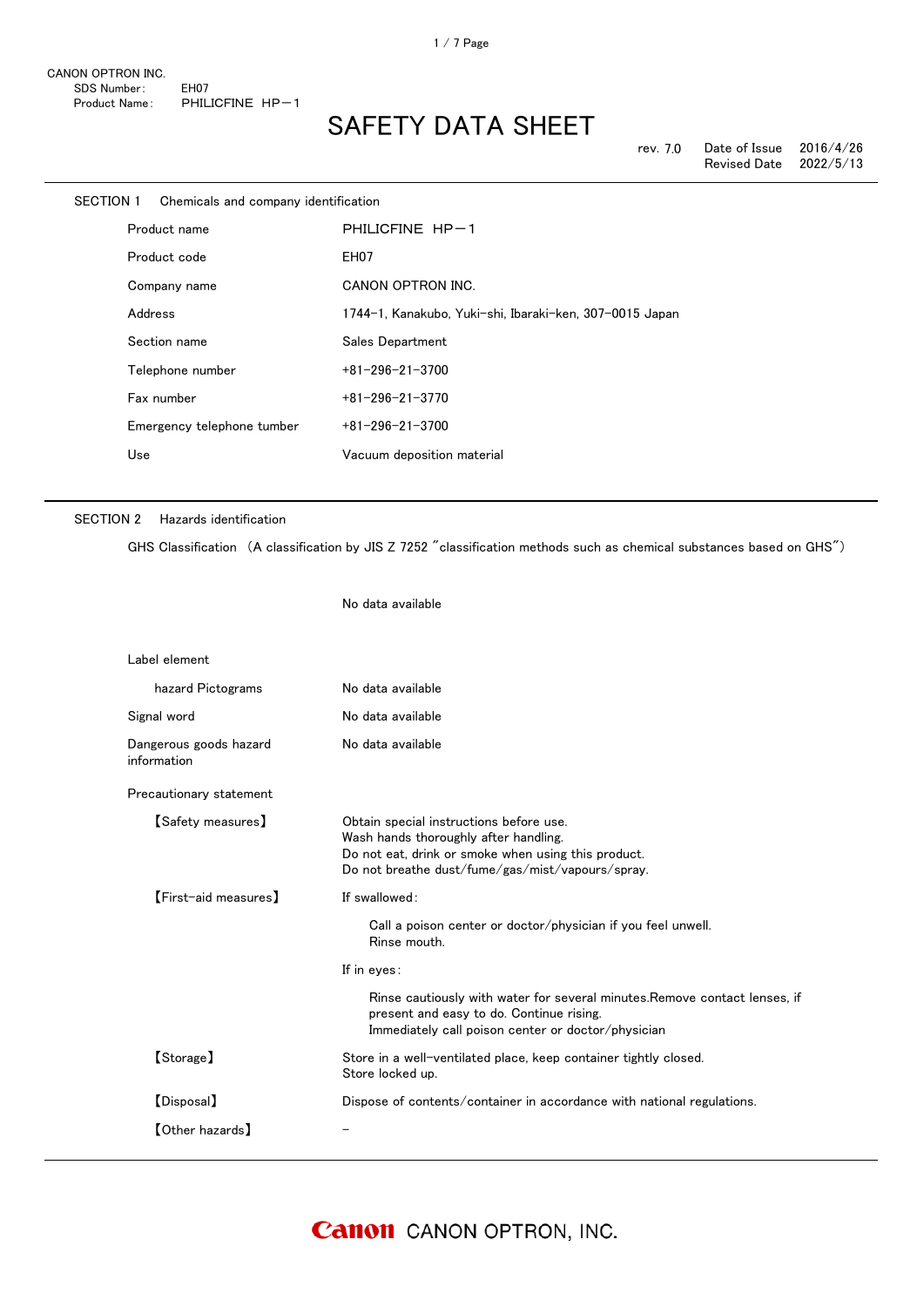# SAFETY DATA SHEET

| <b>SECTION 3</b><br>Composition/information on ingredients     |                                                                                                                                                                                                                                                                                                                                                                                                                                         |
|----------------------------------------------------------------|-----------------------------------------------------------------------------------------------------------------------------------------------------------------------------------------------------------------------------------------------------------------------------------------------------------------------------------------------------------------------------------------------------------------------------------------|
| Substance/Mixture                                              | Substance                                                                                                                                                                                                                                                                                                                                                                                                                               |
| Chemical name                                                  | Hydroxylapatite                                                                                                                                                                                                                                                                                                                                                                                                                         |
| Chemical formula                                               | Ca5(PO4)3(OH)                                                                                                                                                                                                                                                                                                                                                                                                                           |
| Concentration or concentration<br>range                        | 98%                                                                                                                                                                                                                                                                                                                                                                                                                                     |
| CAS No.                                                        | $1306 - 06 - 5$                                                                                                                                                                                                                                                                                                                                                                                                                         |
| <b>TSCA Inventry</b>                                           | Hydroxylapatite (Ca5(OH)(PO4)3)                                                                                                                                                                                                                                                                                                                                                                                                         |
| EINECS number                                                  | $215 - 145 - 7$                                                                                                                                                                                                                                                                                                                                                                                                                         |
| Radioactive information                                        | Radioactive substances are not used as the material. Therefore, there is no<br>reason that ionizing radiation would be generated.                                                                                                                                                                                                                                                                                                       |
| <b>SECTION 4</b><br>First aid measures                         |                                                                                                                                                                                                                                                                                                                                                                                                                                         |
| Inhalation                                                     | Remove person to fresh air and keep comfortable for breathing.<br>Get medical advice/attention if you feel unwell.                                                                                                                                                                                                                                                                                                                      |
| Skin contact                                                   | Take off immediately all contaminated clothing. Rinse affected areas with<br>water/shower.<br>IF ON SKIN: Wash with plenty of soap and water.<br>If skin irritation or rash occurs: : Get medical advice/attention.                                                                                                                                                                                                                     |
| Eye contact                                                    | Rinse cautiously with water for several minutes. Remove contact lenses, if<br>present and easy to do. Continue rising.<br>If eye irritation persists: Get medical advice/attention.                                                                                                                                                                                                                                                     |
| Ingestion                                                      | Rinse mouth.<br>Get medical advice/attention.                                                                                                                                                                                                                                                                                                                                                                                           |
| Most important symptoms and<br>effects, both acute and delayed | No data available                                                                                                                                                                                                                                                                                                                                                                                                                       |
| Protection of first aiders                                     | Rescuers, wear suitable protective equipment as the situation demands.                                                                                                                                                                                                                                                                                                                                                                  |
| Special precautions for physicians                             | No data available                                                                                                                                                                                                                                                                                                                                                                                                                       |
| <b>SECTION 5</b><br>Firefighting measures                      |                                                                                                                                                                                                                                                                                                                                                                                                                                         |
| Suitable extinguishing media                                   | This product itself is not flammable.                                                                                                                                                                                                                                                                                                                                                                                                   |
| Unsuitable extinguishing media                                 | No data available                                                                                                                                                                                                                                                                                                                                                                                                                       |
| Specific hazards                                               | Since the said product contains P in its molecules, resulting in gases such as<br>phosphorus oxide being contained in combustion gas, take precautions not to<br>inhale smoke during fire extinguishing.                                                                                                                                                                                                                                |
| Specific extinguishing methods                                 | Carry out fire extinguishing work from the windward side.<br>If there is a fire in the surrounding area, move containers that can be moved to a<br>safe location promptly.<br>To prevent an increase in temperature of surrounding facilities, etc., cool the<br>periphery using a water spray.<br>Take appropriate measures so that substances that affect the environment do<br>not flow out due to drainage from fire extinguishing. |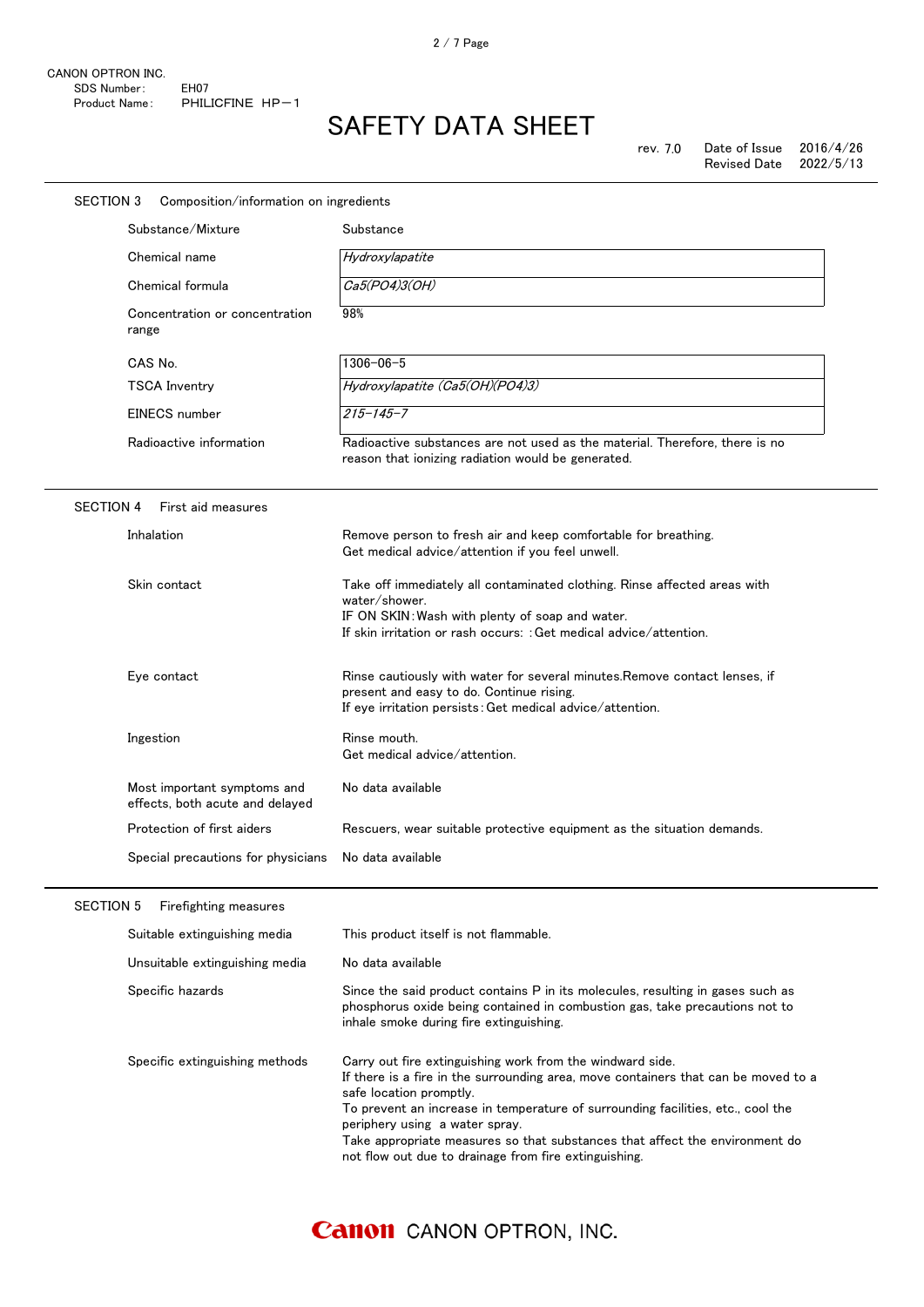Special protective equipment for firefighters Wear suitable protective equipment (gloves, glasses and a mask) in fire-fighting.

| <b>SECTION 6</b><br>Accidental release measures                            |                                                                                                                                                                                                                                                                                         |
|----------------------------------------------------------------------------|-----------------------------------------------------------------------------------------------------------------------------------------------------------------------------------------------------------------------------------------------------------------------------------------|
| Personal precautions, protective<br>equipment, and emergency<br>procedures | Prohibit persons other than relevant parties from entering and leaving the areas<br>around leakage locations by setting up a rope around the areas.<br>Wear protective gear when conducting work to prevent droplets, etc. from<br>adhering to the skin and to keep from inhaling dust. |
| Environmental precautions                                                  | Take precautions so that product that has flowed out is not discharged into<br>rivers, etc. and does not impact the environment.<br>Do not drain leakage directly into rivers or drainage.                                                                                              |
| Methods and material for<br>containment and cleaning up                    | Sweep up dust in a manner such that it does not scatter, and collect it in an<br>empty container.                                                                                                                                                                                       |
| Secondary disaster prevention<br>measures                                  | No data                                                                                                                                                                                                                                                                                 |
| <b>SECTION 7</b><br>Handling and storage                                   |                                                                                                                                                                                                                                                                                         |
| Precautions for safe handling                                              |                                                                                                                                                                                                                                                                                         |
| Technical measures                                                         | Take measures for equipment as described in "8. Exposure controls/personal<br>protection" and wear protective equipment.                                                                                                                                                                |
| Safety handling precautions                                                | Handling work must be practiced in a room where there is a local or total<br>ventilation facility.                                                                                                                                                                                      |
| Avoidance of contact                                                       | Refer to "10. Stability and reactivity."                                                                                                                                                                                                                                                |
| Hygiene measures                                                           | Wash hands thoroughly after handling.<br>Do not eat, drink or smoke when using this product.                                                                                                                                                                                            |

Conditions for safe storage, including any incompatibilities Safe storage conditions Store in a well-ventilated place. Keep container tightly closed. Safety packaging material No data available

SECTION 8 Exposure controls/personal protection

Permissible concentration

#### Ca5(PO4)3(OH)

| ACGIH                                                                       | No data available                                                                     |
|-----------------------------------------------------------------------------|---------------------------------------------------------------------------------------|
| Appropriate engineering controls                                            | Use sealed devices, equipment, or a local exhaust ventilation as much as<br>possible. |
| Individual protection measures,<br>such as personal protective<br>equipment |                                                                                       |
| Respiratory protection                                                      | Dustproof mask                                                                        |
| Hand protection                                                             | Protective gloves                                                                     |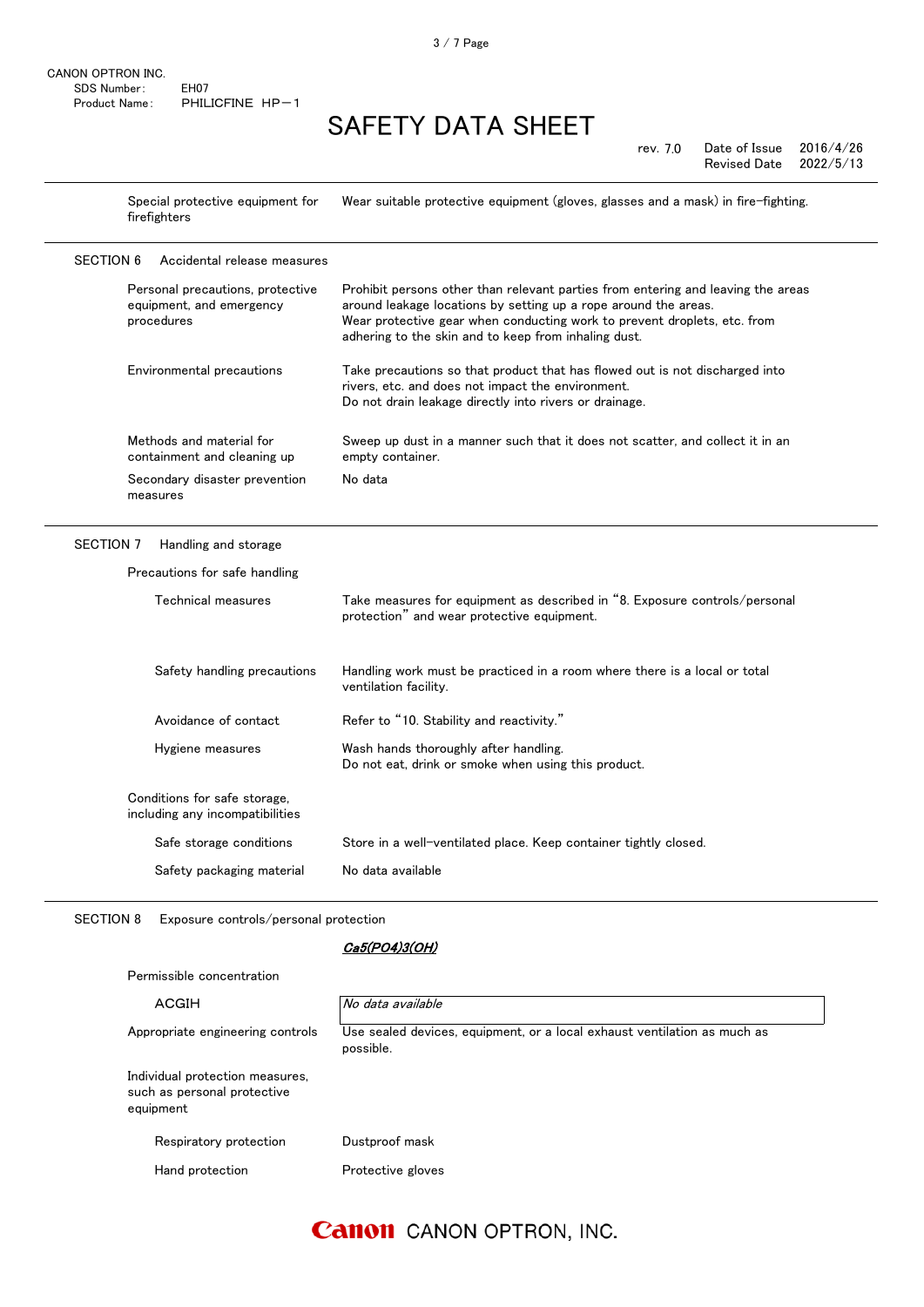| rev. 7.0 | Date of Issue       | 2016/4/26 |
|----------|---------------------|-----------|
|          | <b>Revised Date</b> | 2022/5/13 |

|                  | Eye/face protection              | Dust-proof glasses  |
|------------------|----------------------------------|---------------------|
|                  | Skin protection                  | Protective clothing |
|                  |                                  |                     |
| <b>SECTION 9</b> | Physical and chemical properties |                     |
|                  | Appearance                       |                     |
|                  | Physical state                   | Solid               |
|                  | Form                             | Granular            |
|                  | Colour                           | White               |
|                  | Odour                            | None                |

#### Ca5(PO4)3(OH)

| Melting point/freezing point                                | $1614^{\circ}C$                                           |
|-------------------------------------------------------------|-----------------------------------------------------------|
| Boiling point or initial boiling point<br>and boiling range | No data available                                         |
| Flammability                                                | No data available                                         |
| Upper/lower flammability or<br>explosive limits             | No data available                                         |
| Flash point                                                 | No data available                                         |
| Auto-ignition temperature                                   | No data available                                         |
| Decomposition temperature                                   | No data available                                         |
| рH                                                          | No data available                                         |
| Kinematic viscosity                                         | No data available                                         |
| Solubility                                                  |                                                           |
| Water                                                       | <b>Insoluble</b>                                          |
| Other solvents                                              | Soluble in acid                                           |
| Partition coefficient: n-<br>octanol/water                  | No data available                                         |
| Vapour pressure                                             | No data available                                         |
| Density and/or relative density                             | 3.16                                                      |
| (Density)                                                   | *1.20 as PHILICFINE HP-1 (bulk density in granular state) |
| Relative vapor density                                      | No data available                                         |
| Particle characteristics                                    | No data available                                         |
| Other information                                           | No data available                                         |

SECTION 10 Stability and reactivity

Ca5(PO4)3(OH)

Reactivity **No** data available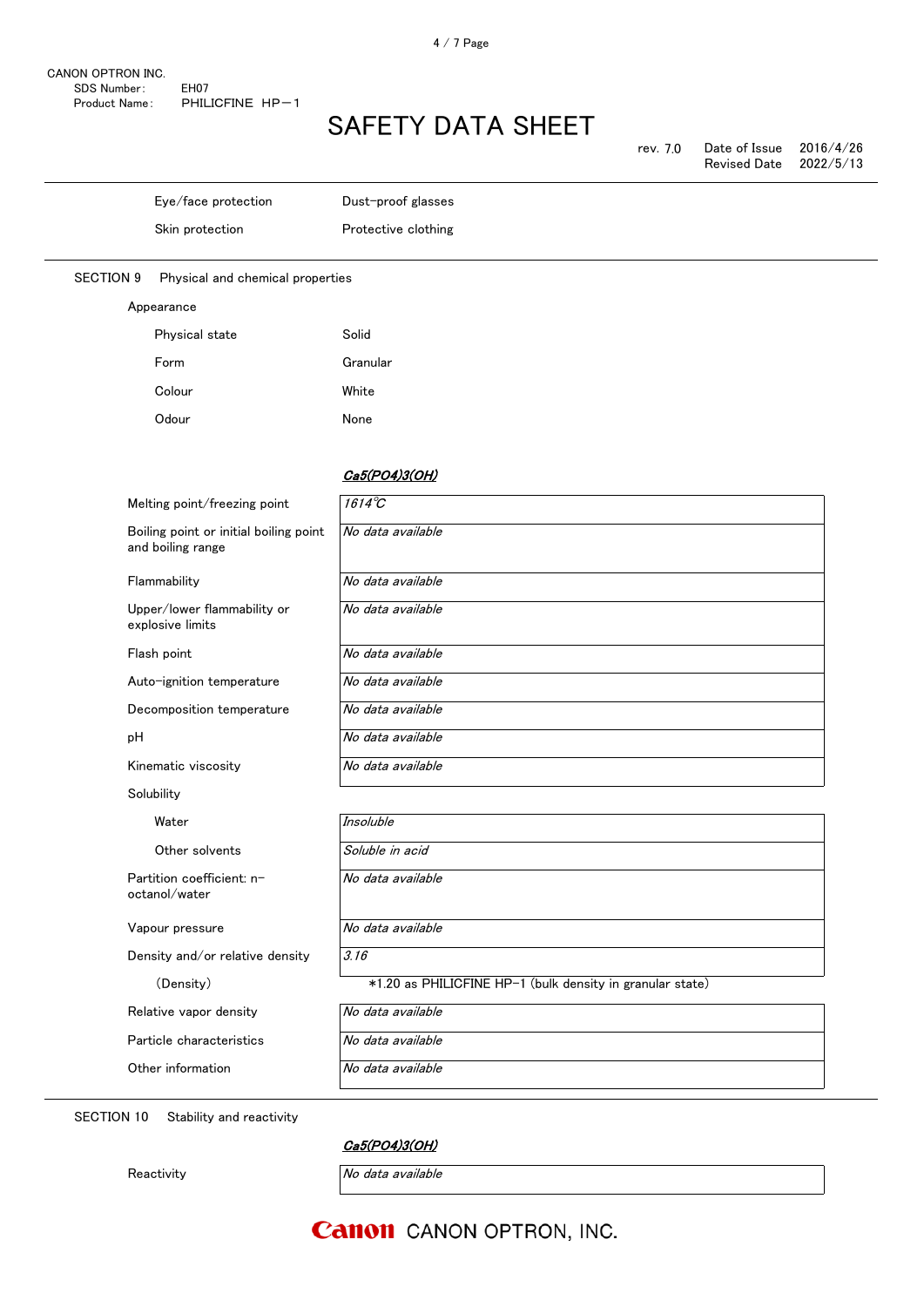rev. 7.0 Date of Issue  $2016/4/26$ Revised Date 2022/5/13

| Chemical stability                 | Stable under normal handling and storage conditions.                    |
|------------------------------------|-------------------------------------------------------------------------|
| Possibility of hazardous reactions | No data available                                                       |
| Conditions to avoid                | No data available                                                       |
| Incompatible materials             | No data available                                                       |
|                                    | Hazardous decomposition products   Hydrogen phosphide, phosphorus oxide |
|                                    |                                                                         |

Ca5(PO4)3(OH)

#### SECTION 11 Toxicological information

### Acute toxicity(oral)  $\overline{N}$  No data available Acute toxicity(dermal)  $\sqrt{N_o}$  data available Acute toxicity (Inhalation: Gases) | No data available Acute toxicity (Inhalation: Vapours) No data available Acute toxicity (Inhalation: Dusts and mists) No data available Skin corrosion/irritation  $May$  irritate the skin. Serious eye damage/irritation  $\sqrt{May\text{ }irritate\text{ }the\text{ }eye.}$ Respiratory or skin sensitization  $\parallel$  May irritate the Respiratory. Germ cell mutagenicity No data available Carcinogenicity No data available Reproductive toxicity  $\overline{N}$  No data available Specific target organ toxicity(single exposure) No data available Specific target organ toxicity(repeated exposure) No data available Aspiration hazard **No data available** Other information No data available

#### SECTION 12 Ecological information

#### Ca5(PO4)3(OH)

### Toxicity

| Hazardous to the aguatic<br>environment Short-<br>term(acute)  | No data available |
|----------------------------------------------------------------|-------------------|
| Hazardous to the aguatic<br>environment Long-<br>term(chronic) | No data available |
| Persistence and degradability                                  | No data available |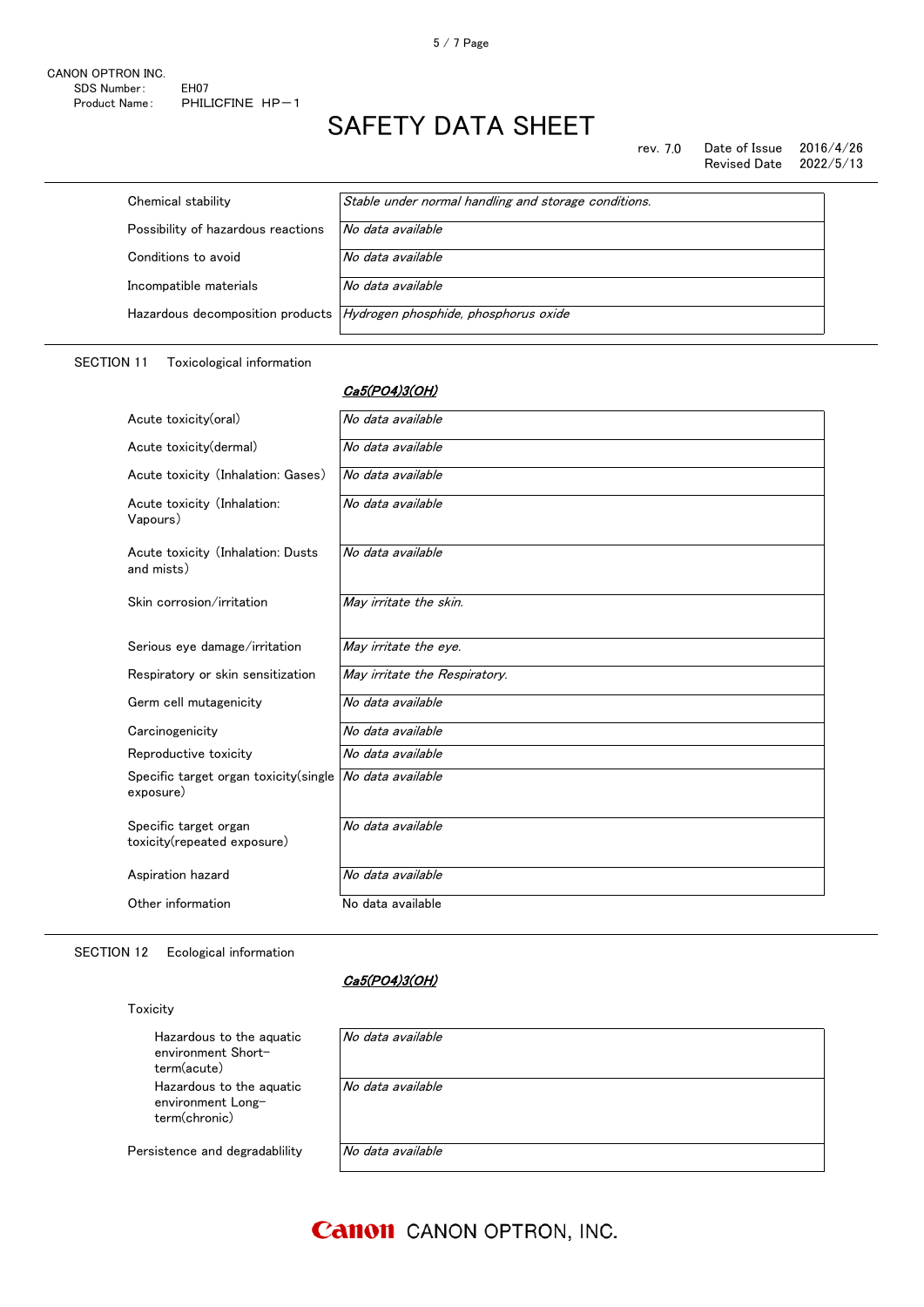#### rev. 7.0 Date of Issue 2016/4/26<br>Revised Date 2022/5/13 Revised Date

| Bioaccumulative potential                            | No data available                                                                                                                                                                                                             |  |
|------------------------------------------------------|-------------------------------------------------------------------------------------------------------------------------------------------------------------------------------------------------------------------------------|--|
| Mobility in soil                                     | No data available                                                                                                                                                                                                             |  |
| Hazard to the ozone layer                            | No data available                                                                                                                                                                                                             |  |
| Other adverse effects                                | No data available                                                                                                                                                                                                             |  |
| SECTION 13<br>Disposal considerations                |                                                                                                                                                                                                                               |  |
| Waste treatment methods                              | Process is contracted to industrial waste disposers who received approval of a<br>prefectural governor.                                                                                                                       |  |
| Contaminated container and<br>contaminated packaging | The container is recycled after being cleaned, or is appropriately processed<br>according to the standards of related laws and regulations.<br>When disposing of empty containers, the contents should be completely removed. |  |
|                                                      |                                                                                                                                                                                                                               |  |

#### SECTION 14 Transport information

International regulation

#### Ca5(PO4)3(OH)

| UN number                                                  | Not applicable    |
|------------------------------------------------------------|-------------------|
| UN proper shipping name                                    | Not applicable    |
| UN classification                                          | Not applicable    |
| Transport hazard class                                     | Not applicable    |
| Packing group                                              | Not applicable    |
| Hazardous to the aquatic<br>environment                    | No data available |
| Maritime transport in bulk<br>according to IMO instruments | No data available |
| Japanese lows and regulations                              | No data available |
| Special precautions for users                              | No data available |
| <b>Special Provisions</b>                                  |                   |

SECTION 15 Regulatoly information(Japan)

#### Ca5(PO4)3(OH)

| Occupational Safety and Health<br>Law               | No data available |
|-----------------------------------------------------|-------------------|
| <b>PRTR Law</b>                                     | No data available |
| Poisonous and Deleterious<br>Substances control Law | No data available |
| Labor Standards Act.                                | No data available |
| Chemical substances control Law                     | No data available |